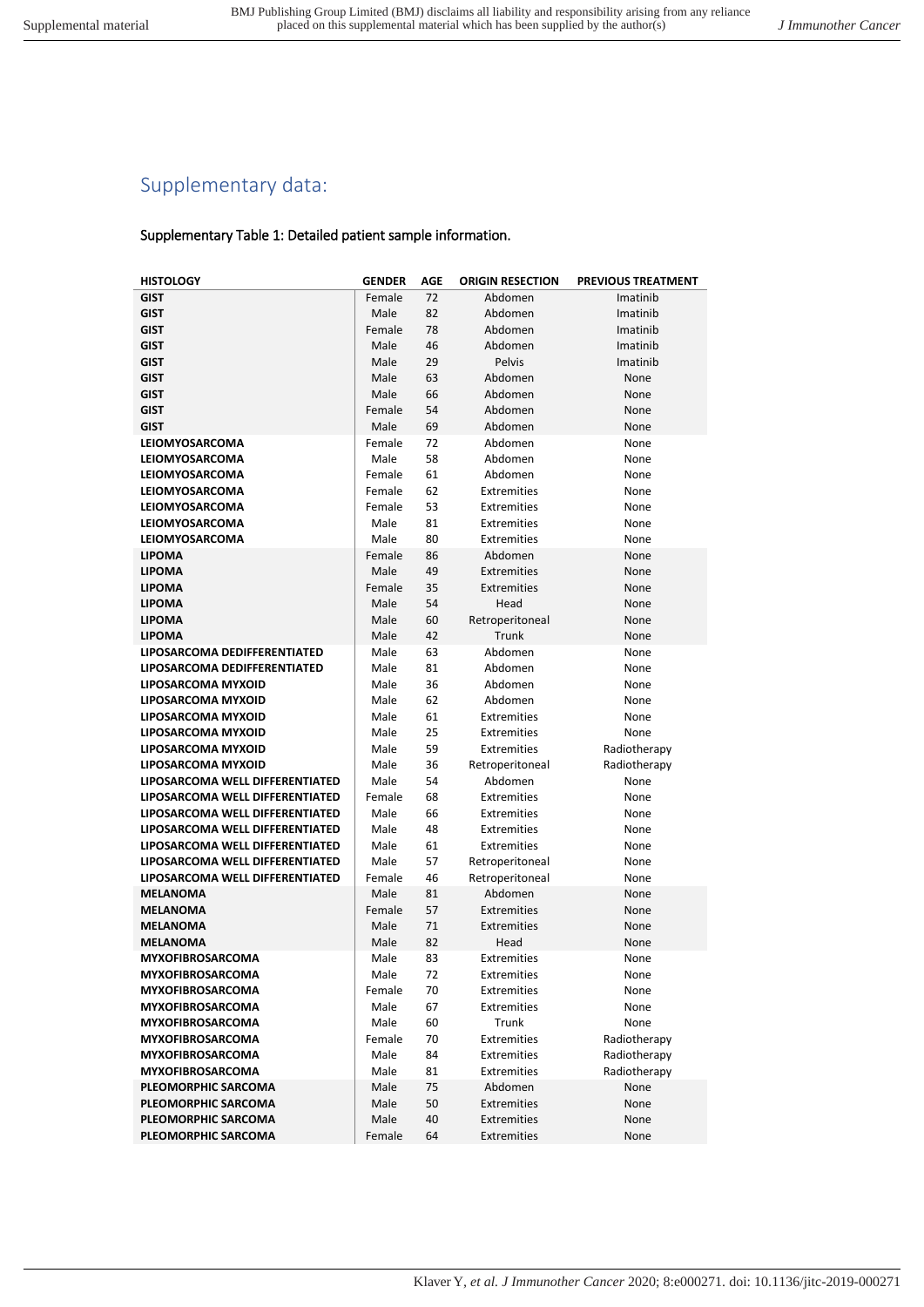| <b>PLEOMORPHIC SARCOMA</b> | Male | 41 | Extremities | None         |
|----------------------------|------|----|-------------|--------------|
| <b>PLEOMORPHIC SARCOMA</b> | Male | 60 | Extremities | None         |
| <b>PLEOMORPHIC SARCOMA</b> | Male | 76 | Extremities | Radiotherapy |
| <b>PLEOMORPHIC SARCOMA</b> | Male | 45 | Extremities | Radiotherapy |
| <b>PLEOMORPHIC SARCOMA</b> | Male | 51 | Extremities | Radiotherapy |
| <b>PLEOMORPHIC SARCOMA</b> | Male | 71 | Trunk       | Radiotherapy |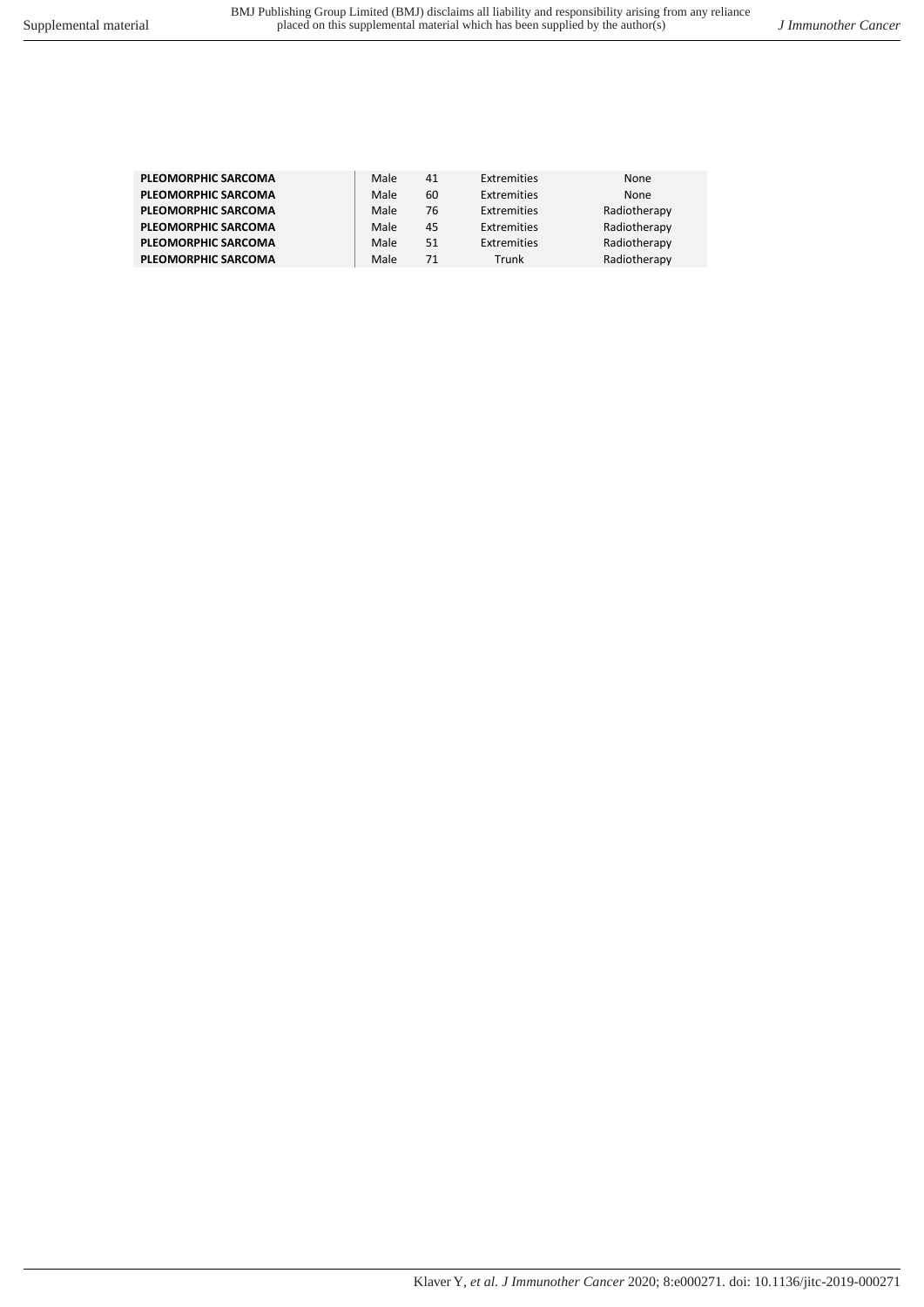## Supplementary Table 2: number of samples retrieved from publicly available data sets.

|                     | RNAseq (GSE71121) | Microarray (GSE71121) | DNAseq (TCGA) |
|---------------------|-------------------|-----------------------|---------------|
| <b>GIST</b>         | 10                | 29 <sup>A</sup>       | $q^B$         |
| Leiomyosarcoma      | 36                | 89                    | 98            |
| Liposarcoma         | 18                | 45                    | 56            |
| Myxofibrosarcoma    | 15                | 43                    | 22            |
| Pleomorphic sarcoma | 42                | 89                    | 50            |

<sup>A</sup>GSE17743, <sup>B</sup>SRP042250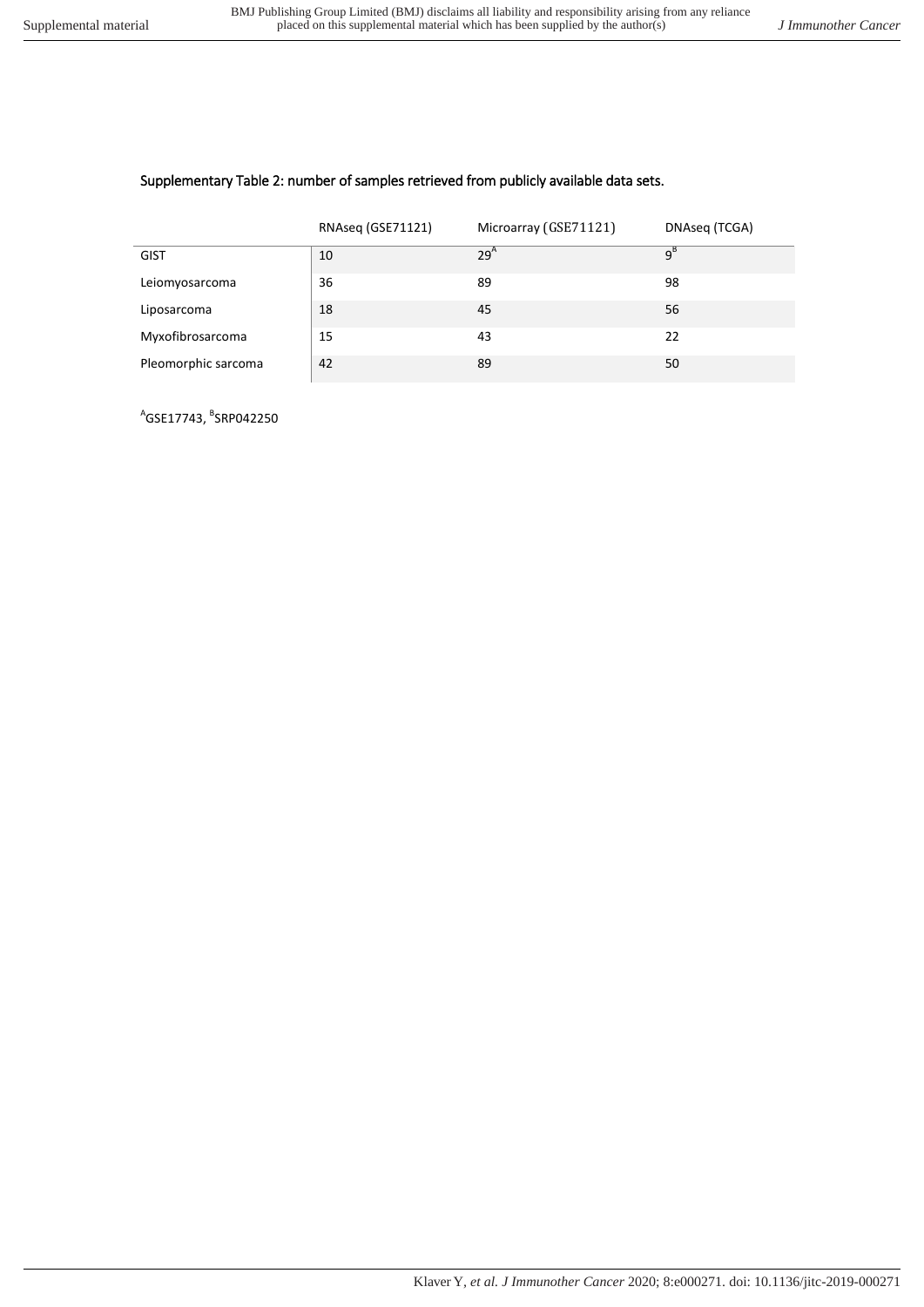

### Supplementary Figure S1: Flow cytometry gating strategy.

Representative gating strategy to analyze immune checkpoint-positive CD4 or CD8 T cells in tumors via flow cytometry. Using FlowJo software (Ashland, Oregon, USA), viable lymphocytes were gated via SSC and FSC, followed by T cells that were gated via 7AAD and CD14 negativity and CD3 positivity. Next, T cell subsets were gated via CD4 or CD8 positivity, after which immune checkpoint-positive CD4 or CD8 T cells were gated via PD1, LAG3 and/or TIM3 positivity. Unstained controls were taken along for every sample and used to set thresholds for the corresponding stained samples. The PD1, LAG3 and TIM3-positive and negative populations were analyzed in an integrated manner to assess all possible combinations and compute the fractions of these populations within CD4 or CD8 T cells.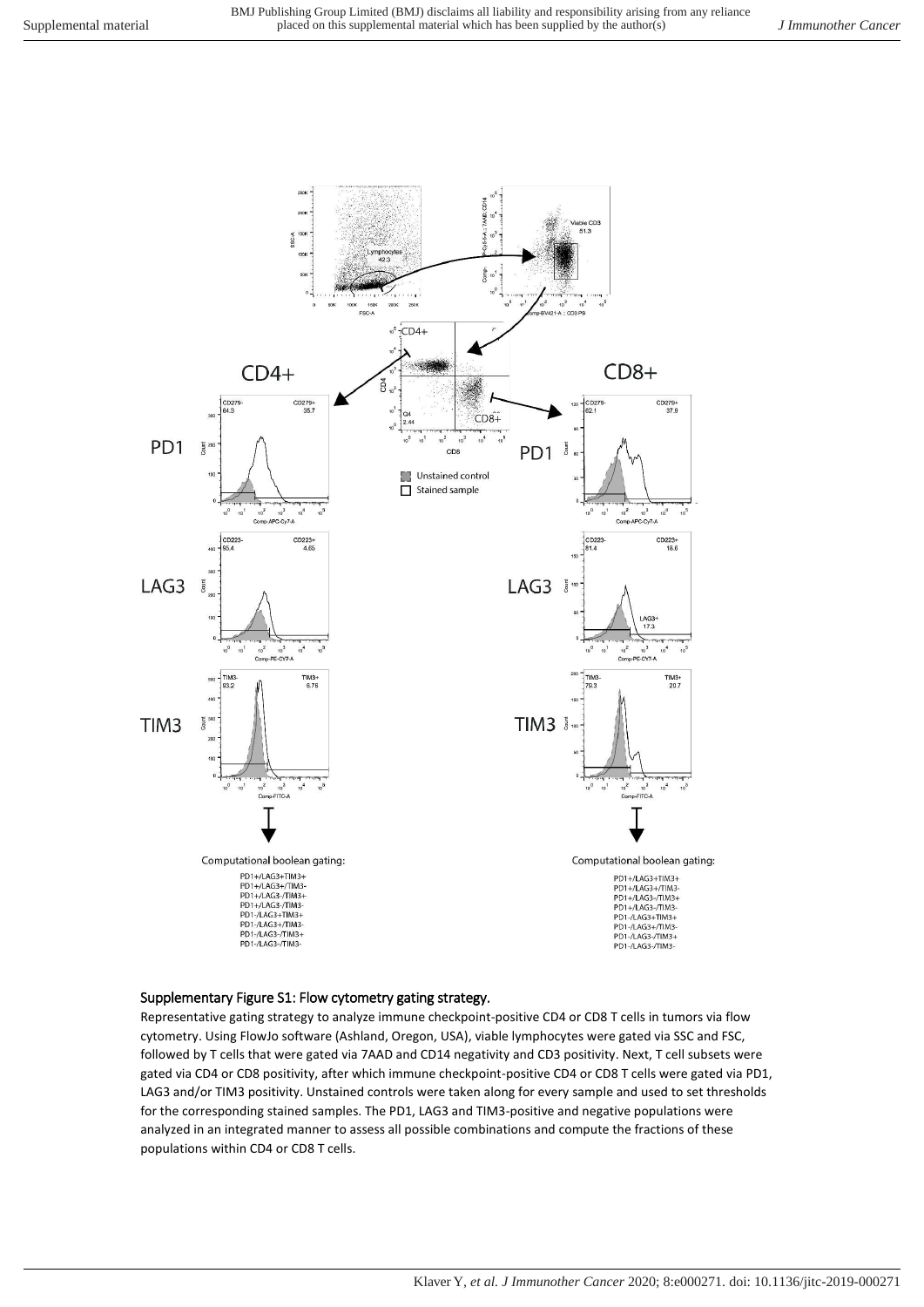

## Supplementary Figure S2: Differential fractions of CD4+  $T_{EMRA}$  in STS subtypes.

**(A)** FCM analysis of maturation stages of CD4+ T cells in different STS subtypes based on definitions as described in legend of Figure 2. (B) T<sub>EMRA</sub> cells as percentage of CD4+ T cells represented by box-and whisker plots. See legend to Figure 2 for patient numbers. \*represents p-value <0.05 according to Mann-Whitney U test.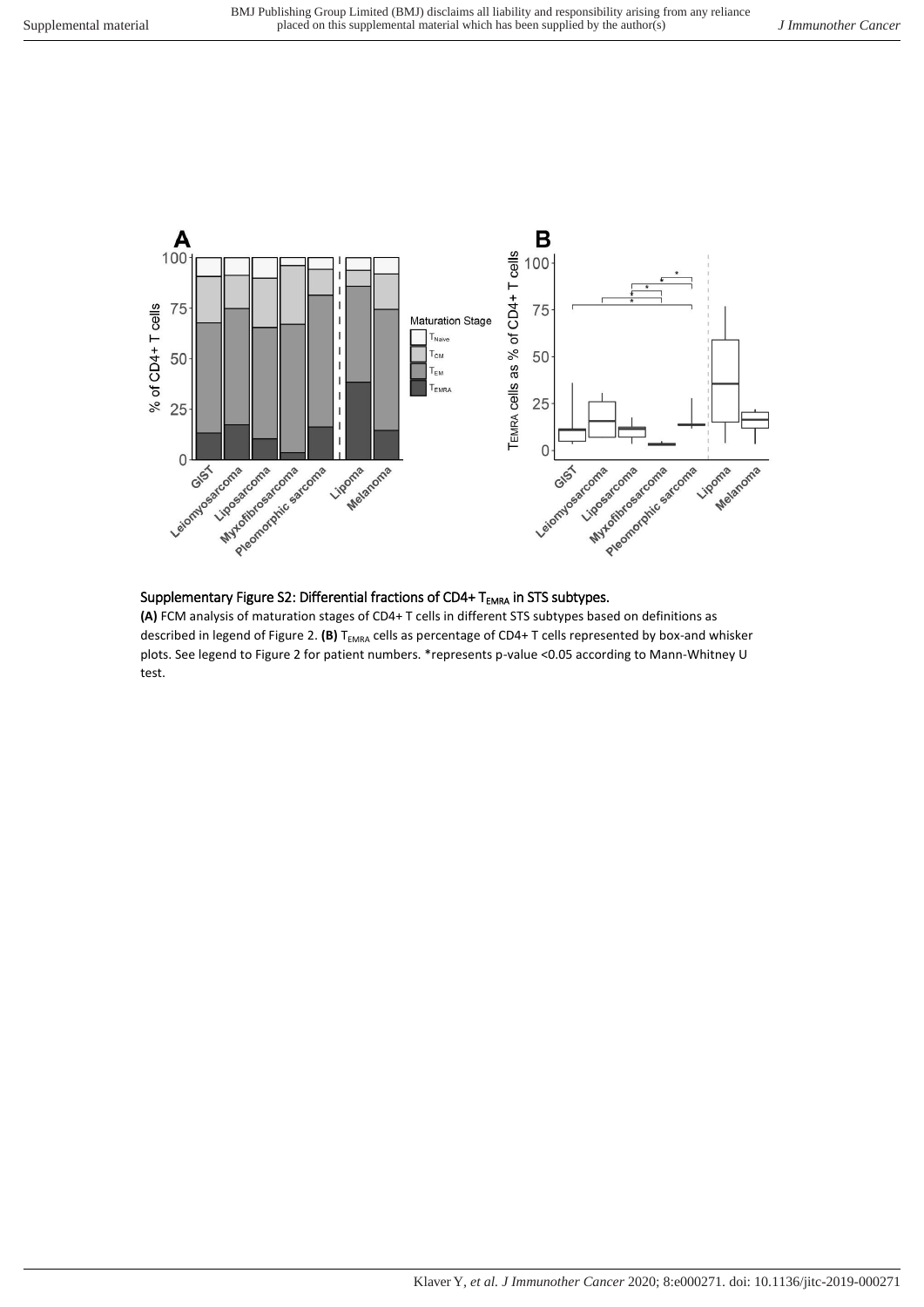

## Supplementary Figure S3: GIST and Liposarcoma show relatively low fractions of PD1-positive CD4+ T cells compared to other STS subtypes

**(A)** FCM analysis of fractions of PD1, LAG3, and TIM3-expressing CD4+ T cells in different STS subtypes. **(B)** FCM analysis of fractions of CD4+ T cells co-expressing PD1, LAG3 and/or TIM3 in different STS subtypes. FCM analysis was only performed on samples with at least 200 CD4+ T cells. See legend to Figure 3 for patient numbers. \*represents p-value <0.05 according to Mann-Whitney U test.